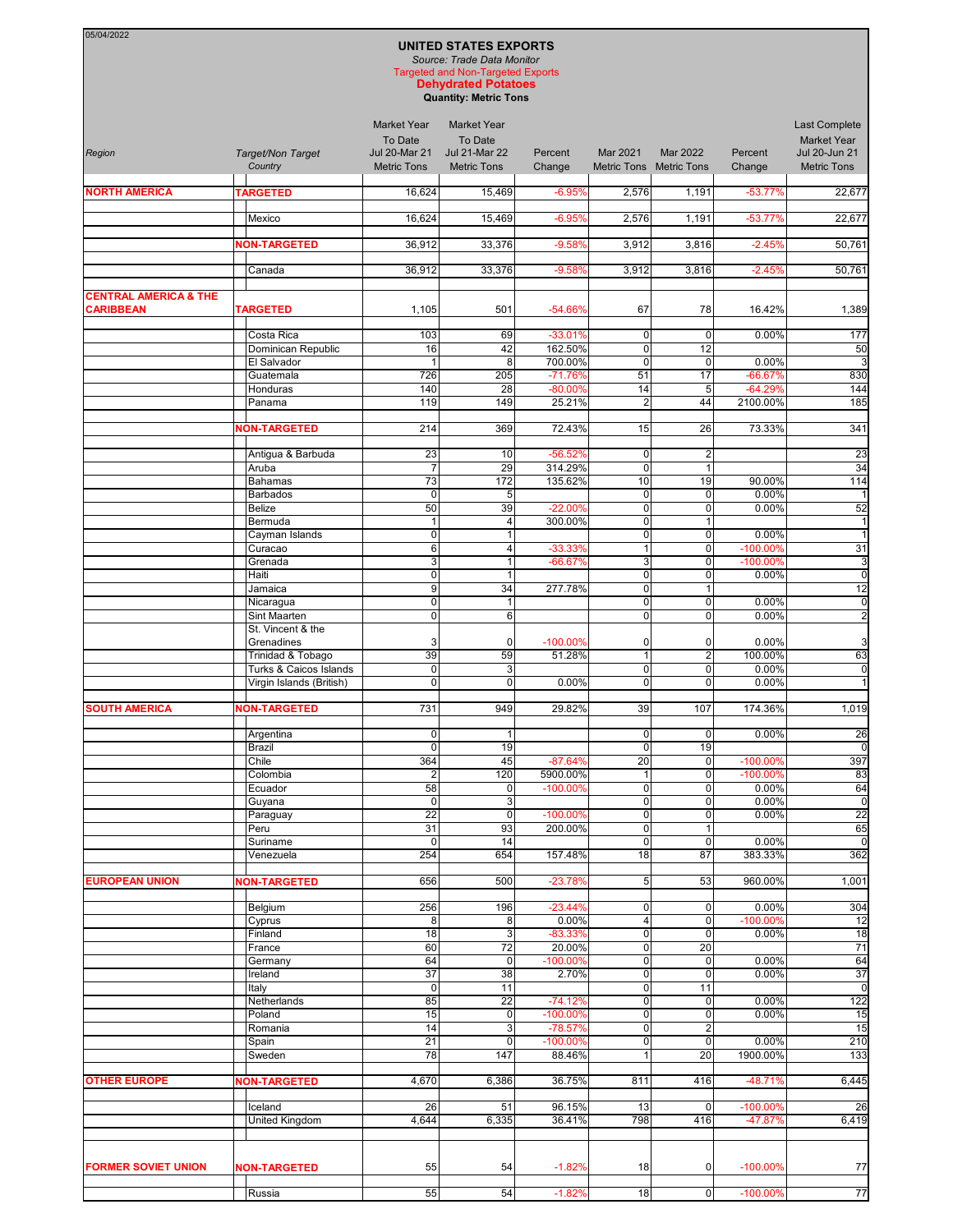| 05/04/2022                     |                                      |                                                       | <b>UNITED STATES EXPORTS</b>                                                                                                         |                       |                      |                                     |                       |                                            |
|--------------------------------|--------------------------------------|-------------------------------------------------------|--------------------------------------------------------------------------------------------------------------------------------------|-----------------------|----------------------|-------------------------------------|-----------------------|--------------------------------------------|
|                                |                                      |                                                       | Source: Trade Data Monitor<br><b>Targeted and Non-Targeted Exports</b><br><b>Dehydrated Potatoes</b><br><b>Quantity: Metric Tons</b> |                       |                      |                                     |                       |                                            |
| Region                         |                                      | <b>Market Year</b><br>To Date<br><b>Jul 20-Mar 21</b> | <b>Market Year</b><br>To Date<br><b>Jul 21-Mar 22</b>                                                                                | Percent               |                      |                                     |                       | <b>Last Complete</b><br><b>Market Year</b> |
|                                | Target/Non Target<br>Country         | <b>Metric Tons</b>                                    | <b>Metric Tons</b>                                                                                                                   | Change                | Mar 2021             | Mar 2022<br>Metric Tons Metric Tons | Percent<br>Change     | Jul 20-Jun 21<br><b>Metric Tons</b>        |
| <b>MIDDLE EAST &amp; NORTH</b> |                                      |                                                       |                                                                                                                                      |                       |                      |                                     |                       |                                            |
| <b>AFRICA</b>                  | <b>TARGETED</b>                      | 189                                                   | 201                                                                                                                                  | 6.35%                 | 19                   | 99                                  | 421.05%               | 253                                        |
|                                | Saudi Arabia                         | 65                                                    | 87                                                                                                                                   | 33.85%                | 19                   | 61                                  | 221.05%               | 92                                         |
|                                | <b>United Arab Emirates</b>          | 124                                                   | 114                                                                                                                                  | $-8.06%$              | $\mathbf 0$          | 38                                  |                       | 161                                        |
|                                | <b>NON-TARGETED</b>                  | 2,839                                                 | 2,105                                                                                                                                | $-25.85%$             | 481                  | 171                                 | $-64.45%$             | 3,250                                      |
|                                | Bahrain                              | 0                                                     | 35                                                                                                                                   |                       | $\mathbf 0$          | $\mathbf 0$                         | 0.00%                 | C                                          |
|                                | Egypt                                | $\overline{4}$                                        | 3                                                                                                                                    | $-25.00%$             | 0                    | 0                                   | 0.00%                 | 4                                          |
|                                | Iraq<br>Israel                       | 3<br>2,086                                            | 33<br>1,602                                                                                                                          | 1000.00%<br>$-23.20%$ | $\mathbf 0$<br>290   | $\mathbf{0}$<br>169                 | 0.00%<br>$-41.72%$    | 3 <sub>C</sub><br>2,385                    |
|                                | Jordan                               | 548                                                   | 188                                                                                                                                  | $-65.69%$             | 190                  | $\overline{2}$                      | -98.95%               | 617                                        |
|                                | Kuwait                               | 28                                                    | 141                                                                                                                                  | 403.57%               |                      | 0                                   | -100.00%              | 37                                         |
|                                | Lebanon<br>Libya                     | $\mathbf{1}$<br>162                                   | $\mathbf 0$<br>86                                                                                                                    | $-100.00%$<br>-46.91% | $\mathbf 0$<br>0     | 0<br>0                              | 0.00%<br>0.00%        | $\overline{1}$<br>162                      |
|                                | Qatar                                | 7                                                     | 17                                                                                                                                   | 142.86%               | οl                   | $\Omega$                            | 0.00%                 | 14                                         |
|                                |                                      |                                                       |                                                                                                                                      |                       |                      |                                     |                       |                                            |
| <b>SUB-SAHARAN AFRICA</b>      | <b>NON-TARGETED</b>                  | 300                                                   | 162                                                                                                                                  | $-46.00%$             | 30                   | $\mathbf{1}$                        | $-96.67%$             | 345                                        |
|                                | Congo, Dem. Rep.                     | 0                                                     | 32                                                                                                                                   |                       | 0                    | 0                                   | 0.00%                 | C                                          |
|                                | Eritrea                              | $\mathbf 0$                                           | $\overline{2}$                                                                                                                       |                       | $\mathbf 0$          | 1                                   |                       | C                                          |
|                                | Ghana                                | 32                                                    | 57                                                                                                                                   | 78.13%                | $\mathbf 0$          | $\mathbf 0$                         | 0.00%                 | 32                                         |
|                                | Guinea                               | 92<br>50                                              | 34<br>$\mathbf 0$                                                                                                                    | $-63.04%$<br>-100.00% | 30<br>$\mathbf 0$    | $\mathbf 0$<br>0                    | $-100.00%$<br>0.00%   | 92<br>76                                   |
|                                | Liberia<br>Nigeria                   | 108                                                   | $\mathbf 0$                                                                                                                          | $-100.00%$            | $\mathbf 0$          | 0                                   | 0.00%                 | 108                                        |
|                                | South Africa                         | 18                                                    | 4                                                                                                                                    | $-77.78%$             | $\mathbf 0$          | $\mathbf 0$                         | 0.00%                 | 37                                         |
|                                | Tanzania                             | $\Omega$                                              | 33                                                                                                                                   |                       | $\Omega$             | $\Omega$                            | 0.00%                 | C                                          |
| ASIA                           | <b>TARGETED</b>                      | 28,841                                                | 23,179                                                                                                                               | $-19.63%$             | 3,218                | 3,140                               | $-2.42%$              | 38,862                                     |
|                                | China                                | 2,289                                                 | 1,021                                                                                                                                | $-55.40%$             | 213                  | 139                                 | $-34.74%$             | 2,434                                      |
|                                | Indonesia                            | 1,631                                                 | 916                                                                                                                                  | $-43.84%$             | 101                  | 45                                  | $-55.45%$             | 2,087                                      |
|                                | Japan<br>Korea, South                | 18,987<br>2,258                                       | 13,067<br>4,618                                                                                                                      | $-31.18%$<br>104.52%  | 2,409<br>199         | 1,611<br>969                        | $-33.13%$<br>386.93%  | 25,200<br>3,810                            |
|                                | Malaysia                             | 1,584                                                 | 1,543                                                                                                                                | $-2.59%$              | 100                  | 237                                 | 137.00%               | 2,119                                      |
|                                | Philippines                          | 1,061                                                 | 604                                                                                                                                  | -43.07%               | 68                   | 41                                  | $-39.71%$             | 1,587                                      |
|                                | Taiwan                               | 712                                                   | 1,023                                                                                                                                | 43.68%                | 77                   | 46                                  | $-40.26%$             | 1,119                                      |
|                                | Thailand<br>Vietnam                  | 307<br>12                                             | 376<br>11                                                                                                                            | 22.48%<br>$-8.33%$    | 51<br>$\overline{0}$ | 48<br>$\overline{4}$                | $-5.88%$              | 494<br>12                                  |
|                                | <b>NON-TARGETED</b>                  | 786                                                   | 811                                                                                                                                  | 3.18%                 | 150                  | 126                                 | $-16.00%$             | 1,100                                      |
|                                | Bangladesh                           | 12                                                    | 9                                                                                                                                    | $-25.00%$             | 0                    | $\mathbf 0$                         | 0.00%                 | $\overline{22}$                            |
|                                | Brunei Darussalam                    | 10                                                    | 0                                                                                                                                    | $-100.00%$            | 0                    | $\mathbf 0$                         | 0.00%                 | 10                                         |
|                                | Cambodia                             | $\overline{72}$                                       | 144                                                                                                                                  | 100.00%               | $\mathbf 0$          | $\overline{17}$                     |                       | 89                                         |
|                                | Hong Kong<br>Singapore               | 298<br>394                                            | 234<br>424                                                                                                                           | $-21.48%$<br>7.61%    | 61<br>89             | 21<br>88                            | $-65.57%$<br>$-1.12%$ | 411<br>568                                 |
|                                |                                      |                                                       |                                                                                                                                      |                       |                      |                                     |                       |                                            |
| <b>OCEANIA</b>                 | <b>NON-TARGETED</b>                  | 3,753                                                 | 3,575                                                                                                                                | $-4.74%$              | 378                  | 380                                 | 0.53%                 | 4,811                                      |
|                                | Australia                            | 3,333                                                 | 3,162                                                                                                                                | $-5.13%$              | 362                  | 334                                 | $-7.73%$              | 4,315                                      |
|                                | French Polynesia<br>Marshall Islands | 33<br>$\mathbf 0$                                     | 42<br>43                                                                                                                             | 27.27%                | 16<br> 0             | 7<br>$\mathbf 0$                    | $-56.25%$<br>0.00%    | 33<br>-1                                   |
|                                | New Zealand                          | 377                                                   | 328                                                                                                                                  | $-13.00%$             | $\Omega$             | 39                                  |                       | 452                                        |
|                                | Tonga                                | 10                                                    | $\Omega$                                                                                                                             | $-100.00%$            | $\overline{0}$       | $\mathbf 0$                         | 0.00%                 | 10                                         |
| <b>TOTAL FOR UNITED STATES</b> |                                      | 97,675                                                | 87,637                                                                                                                               | $-10.28%$             | 11,719               | 9,604                               | $-18.05%$             | 132,331                                    |
|                                | <b>TARGETED</b>                      | 46,759                                                | 39,350                                                                                                                               | $-15.85%$             | 5,880                | 4,508                               | $-23.33%$             | 63,181                                     |
|                                | <b>NON-TARGETED</b>                  | 50,916                                                | 48,287                                                                                                                               | $-5.16%$              | 5,839                | 5,096                               | $-12.72%$             | 69,150                                     |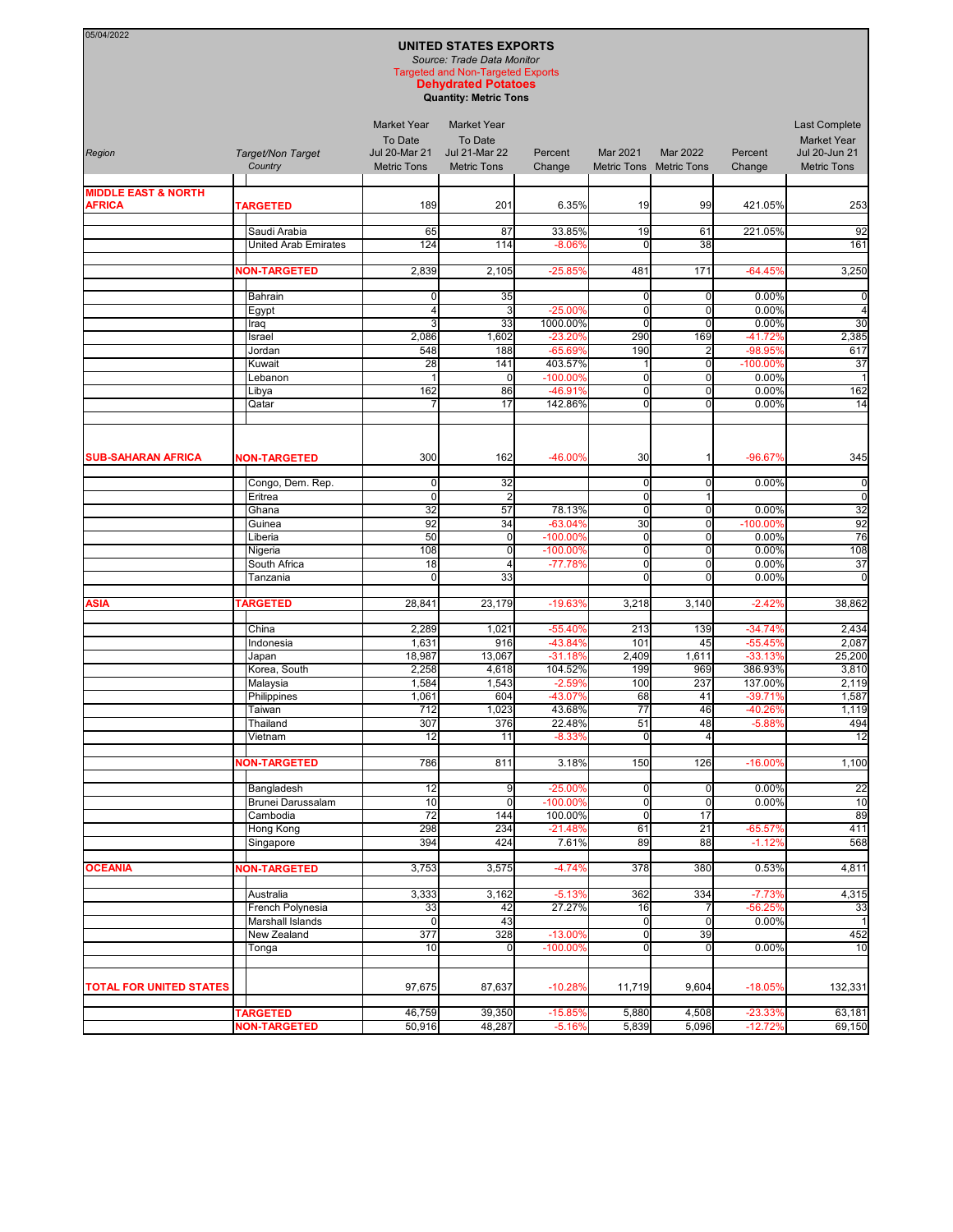| 05/04/2022                       |                                   |                                 |                                                            |                         |                               |                                  |                      |                                     |
|----------------------------------|-----------------------------------|---------------------------------|------------------------------------------------------------|-------------------------|-------------------------------|----------------------------------|----------------------|-------------------------------------|
|                                  |                                   |                                 | <b>UNITED STATES EXPORTS</b><br>Source: Trade Data Monitor |                         |                               |                                  |                      |                                     |
|                                  |                                   |                                 | <b>Targeted and Non-Targeted Exports</b>                   |                         |                               |                                  |                      |                                     |
|                                  |                                   |                                 | <b>Dehydrated Potatoes</b><br><b>Value: US Dollars</b>     |                         |                               |                                  |                      |                                     |
|                                  |                                   |                                 |                                                            |                         |                               |                                  |                      |                                     |
|                                  |                                   | <b>Market Year</b>              | <b>Market Year</b>                                         |                         |                               |                                  |                      | <b>Last Complete</b>                |
| Region                           | Target/Non Target                 | To Date<br><b>Jul 20-Mar 21</b> | To Date<br><b>Jul 21-Mar 22</b>                            | Percent                 | <b>Mar 2021</b>               | Mar 2022                         | Percent              | <b>Market Year</b><br>Jul 20-Jun 21 |
|                                  | Country                           | <b>US Dollars</b>               | <b>US Dollars</b>                                          | Change                  | <b>US Dollars</b>             | <b>US Dollars</b>                | Change               | <b>US Dollars</b>                   |
|                                  |                                   |                                 |                                                            |                         |                               |                                  |                      |                                     |
| <b>NORTH AMERICA</b>             | <b>TARGETED</b>                   | 25,842,344                      | 24.281.050                                                 | $-6.04%$                | 3,925,112                     | 1,865,418                        | $-52.47%$            | 35.234.712                          |
|                                  | Mexico                            | 25,842,344                      | 24,281,050                                                 | $-6.04%$                | 3,925,112                     | 1,865,418                        | $-52.47%$            | 35,234,712                          |
|                                  | <b>NON-TARGETED</b>               | 65,980,032                      | 67,929,034                                                 | 2.95%                   | 7,438,167                     | 8,033,230                        | 8.00%                | 92,856,814                          |
|                                  |                                   |                                 |                                                            |                         |                               |                                  |                      |                                     |
|                                  | Canada                            | 65,980,032                      | 67,929,034                                                 | 2.95%                   | 7,438,167                     | 8,033,230                        | 8.00%                | 92,856,814                          |
| <b>CENTRAL AMERICA &amp; THE</b> |                                   |                                 |                                                            |                         |                               |                                  |                      |                                     |
| <b>CARIBBEAN</b>                 | <b>TARGETED</b>                   | 1,788,269                       | 1,037,779                                                  | $-41.97%$               | 102,581                       | 112,834                          | 10.00%               | 2,494,560                           |
|                                  | Costa Rica                        | 195,443                         | 100,675                                                    | $-48.49%$               | 0                             | $\overline{0}$                   | 0.00%                | 371,546                             |
|                                  | Dominican Republic                | 23,713                          | 93,128                                                     | 292.73%                 | $\mathbf 0$                   | 16,166                           |                      | 107,102                             |
|                                  | El Salvador                       | 3,201                           | 27,812                                                     | 768.85%                 | $\Omega$                      | $\mathbf 0$                      | 0.00%                | 9,004                               |
|                                  | Guatemala<br>Honduras             | 1,101,637<br>220.717            | 380.689                                                    | $-65.44%$               | 73,754                        | 28,658                           | $-61.14%$            | 1,311,855                           |
|                                  | Panama                            | 243,558                         | 92,092<br>343,383                                          | $-58.28%$<br>40.99%     | 22,336<br>6,491               | 15,852<br>52,158                 | $-29.03%$<br>703.54% | 252,676<br>442,377                  |
|                                  |                                   |                                 |                                                            |                         |                               |                                  |                      |                                     |
|                                  | <b>NON-TARGETED</b>               | 472,383                         | 709,086                                                    | 50.11%                  | 29,152                        | 65,995                           | 126.38%              | 790,397                             |
|                                  | Antigua & Barbuda                 | 23,212                          | 12,426                                                     | $-46.47%$               | 0                             | 2,856                            |                      | 23,212                              |
|                                  | Aruba                             | 17,927                          | 48,951                                                     | 173.06%                 | $\Omega$                      | 5,500                            |                      | 50,820                              |
|                                  | <b>Bahamas</b>                    | 138,272                         | 253,782                                                    | 83.54%                  | 11,919                        | 41,688                           | 249.76%              | 236.162                             |
|                                  | <b>Barbados</b>                   | $\Omega$                        | 6,680                                                      |                         | 0                             | $\mathbf 0$                      | 0.00%                | 12,622                              |
|                                  | <b>Belize</b><br>Bermuda          | 110,249<br>5,890                | 116,133<br>16,800                                          | 5.34%<br>185.23%        | $\mathbf 0$<br>0              | $\overline{0}$<br>2,791          | 0.00%                | 125,351<br>5,890                    |
|                                  | Cayman Islands                    | $\mathbf 0$                     | 3,259                                                      |                         | $\mathbf 0$                   | $\overline{0}$                   | 0.00%                | 2,714                               |
|                                  | Curacao                           | 17,284                          | 13,550                                                     | $-21.60%$               | 2,550                         | $\overline{0}$                   | -100.00%             | 46,455                              |
|                                  | Grenada                           | 5,854                           | 5,412                                                      | $-7.55%$                | 5,854                         | $\mathbf 0$                      | $-100.00%$           | 5,854                               |
|                                  | Haiti<br>Jamaica                  | 0<br>36,865                     | 3,385<br>95,466                                            | 158.96%                 | 0<br>0                        | 0<br>2,787                       | 0.00%                | 61,131                              |
|                                  | Nicaragua                         | 0                               | 15,428                                                     |                         | $\mathbf 0$                   | $\overline{0}$                   | 0.00%                |                                     |
|                                  | Sint Maarten                      | $\mathbf 0$                     | 8,875                                                      |                         | $\overline{0}$                | $\Omega$                         | 0.00%                | 3,254                               |
|                                  | St. Vincent & the                 |                                 |                                                            |                         |                               |                                  |                      |                                     |
|                                  | Grenadines<br>Trinidad & Tobago   | 10,720<br>106,110               | 0<br>105,690                                               | $-100.00\%$<br>$-0.40%$ | O<br>8,829                    | $\Omega$<br>10,373               | 0.00%<br>17.49%      | 10,720<br>203,592                   |
|                                  | <b>Turks &amp; Caicos Islands</b> | 0                               | 3,249                                                      |                         | 0                             | 0                                | 0.00%                |                                     |
|                                  | Virgin Islands (British)          | $\mathbf 0$                     | 0                                                          | 0.00%                   | $\Omega$                      | $\mathbf 0$                      | 0.00%                | 2,620                               |
| <b>SOUTH AMERICA</b>             | <b>NON-TARGETED</b>               | 1,199,831                       | 1,795,645                                                  | 49.66%                  | 82,042                        | 188,016                          | 129.17%              | 1,705,885                           |
|                                  |                                   |                                 |                                                            |                         |                               |                                  |                      |                                     |
|                                  | Argentina                         | $\overline{0}$                  | 2,723                                                      |                         | $\overline{0}$                | 0                                | 0.00%                | 34,452                              |
|                                  | <b>Brazil</b><br>Chile            | $\mathbf 0$<br>511,443          | 34,000<br>60,210                                           | $-88.23%$               | $\Omega$<br>31,746            | 34,000<br>$\overline{0}$         | -100.00%             | 550,324                             |
|                                  | Colombia                          | 7,079                           | 204,085                                                    | 2782.96%                | 3,008                         | $\overline{0}$                   | -100.00%             | 153,368                             |
|                                  | Ecuador                           | 63,510                          | 0                                                          | $-100.00\%$             | 0                             | $\overline{0}$                   | 0.00%                | 73,014                              |
|                                  | Guyana                            | $\mathbf 0$                     | 8,890                                                      |                         | O                             | $\overline{0}$                   | 0.00%                |                                     |
|                                  | Paraguay<br>Peru                  | 35,280<br>52,106                | 0<br>144,629                                               | $-100.00\%$<br>177.57%  | $\pmb{0}$<br>0                | 0 <br>3,172                      | 0.00%                | 35,280<br>96,690                    |
|                                  | Suriname                          | 0                               | 18,016                                                     |                         | $\Omega$                      | $\overline{0}$                   | 0.00%                |                                     |
|                                  | Venezuela                         | 530,413                         | 1,323,092                                                  | 149.45%                 | 47,288                        | 150,844                          | 218.99%              | 762,757                             |
|                                  |                                   | 964,486                         | 986,725                                                    | 2.31%                   |                               |                                  | 1271.60%             | 1,465,725                           |
| <b>EUROPEAN UNION</b>            | <b>NON-TARGETED</b>               |                                 |                                                            |                         | 10,911                        | 149,655                          |                      |                                     |
|                                  | Belgium                           | 349,207                         | 320,244                                                    | $-8.29%$                | 0                             | 0                                | 0.00%                | 407,755                             |
|                                  | Cyprus                            | 8,154                           | 13,226                                                     | 62.20%                  | 4,077                         | $\overline{0}$                   | $-100.00%$           | 12,231                              |
|                                  | Finland<br>France                 | 18,849<br>132,725               | 4,387<br>182,491                                           | -76.73%<br>37.50%       | 0<br>O                        | $\mathbf 0$<br>51,034            | 0.00%                | 18,849<br>158,007                   |
|                                  | Germany                           | 67,986                          | 0                                                          | -100.00%                | 0                             | $\overline{0}$                   | 0.00%                | 67,986                              |
|                                  | Ireland                           | 25,056                          | 80,894                                                     | 222.85%                 | $\pmb{0}$                     | $\overline{0}$                   | 0.00%                | 25,056                              |
|                                  | Italy                             | $\mathbf 0$                     | 45,239                                                     |                         | 0                             | 45,239                           |                      |                                     |
|                                  | Netherlands<br>Poland             | 92,116<br>32,450                | 38,311<br>0                                                | $-58.41%$<br>-100.00%   | $\mathbf 0$<br>$\overline{0}$ | $\overline{0}$<br>$\overline{0}$ | 0.00%<br>0.00%       | 133,104<br>32,450                   |
|                                  | Romania                           | 17,382                          | 12,163                                                     | $-30.03%$               | 0                             | 7,906                            |                      | 20,414                              |
|                                  | Spain                             | 22,400                          |                                                            | $-100.00%$              | $\Omega$                      |                                  | 0.00%                | 263,566                             |
|                                  | Sweden                            | 198,161                         | 289,770                                                    | 46.23%                  | 6,834                         | 45,476                           | 565.44%              | 326,307                             |
| <b>OTHER EUROPE</b>              | <b>NON-TARGETED</b>               | 6,415,783                       | 8,509,665                                                  | 32.64%                  | 1,088,936                     | 561,881                          | -48.40%              | 8,853,023                           |
|                                  |                                   |                                 |                                                            |                         |                               |                                  |                      |                                     |
|                                  | Iceland                           | 37,743                          | 74,577                                                     | 97.59%                  | 15,621                        | $\overline{0}$                   | $-100.00%$           | 37,743                              |
|                                  | United Kingdom                    | 6,378,040                       | 8,435,088                                                  | 32.25%                  | 1,073,315                     | 561,881                          | -47.65%              | 8,815,280                           |
|                                  |                                   |                                 |                                                            |                         |                               |                                  |                      |                                     |
| <b>FORMER SOVIET UNION</b>       | <b>NON-TARGETED</b>               | 71,129                          | 56,663                                                     | $-20.34%$               | 18,648                        | $\overline{0}$                   | $-100.00\%$          | 104,480                             |
|                                  |                                   |                                 |                                                            |                         |                               |                                  |                      |                                     |
|                                  | Russia                            | 71,129                          | 56,663                                                     | $-20.34%$               | 18,648                        | $\overline{0}$                   | $-100.00\%$          | 104,480                             |